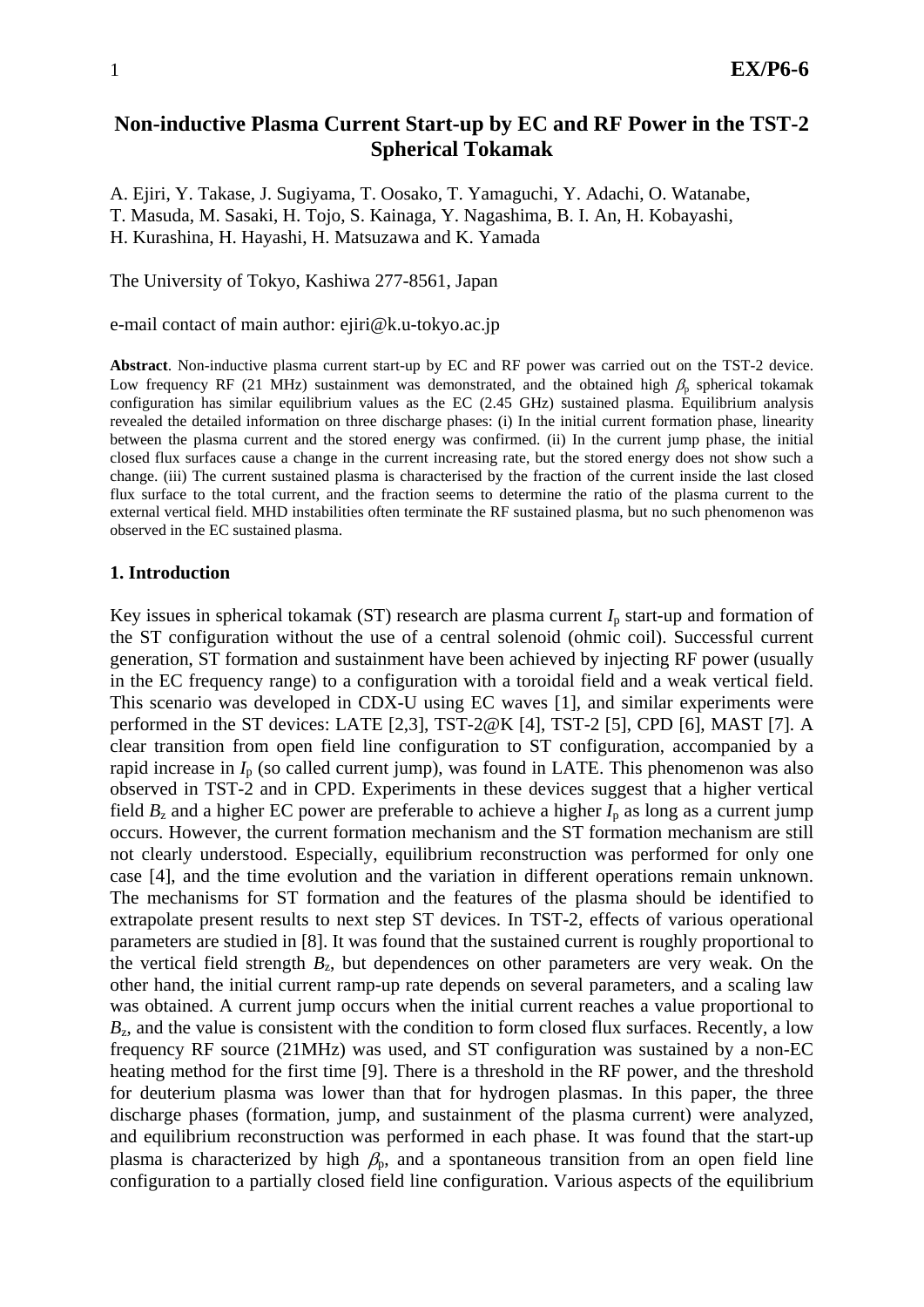and the dynamics are revealed, and the potential of the start-up plasma as a transient state to a reactor relevant plasma is described.

### **2. TST-2 Device and the Wave Heating Systems**

TST-2 is a spherical tokamak with the following typical parameters [10]: major radius  $R <$ 0.38 m, minor radius  $a < 0.25$  m, aspect ratio  $A = R/a > 1.5$ , toroidal magnetic field  $B_t < 0.3$ T, and plasma current  $I_p < 140$  kA (inductive operation). Five poloidal field coil sets (PF1, PF2, PF3, PF4, PF5) are installed to produce various vertical field configurations. In this study, a moderate mirror configuration (with a vertical field index  $-d \ln B_Z/d \ln R = 0.73$  at R=0.38 m) was generated using the PF1 and PF2 coils. EC power (2.45 GHz, up to 5 kW) was injected from the low field side along the major radius in X-mode polarization. The fundamental EC resonance layer exists in the vacuum vessel. RF power (21 MHz, up to 30 kW) was injected using a loop antenna, which is normally used for exciting the high harmonic fast wave (HHFW) in ohmic plasmas. The antenna has two current straps, but only one strap was used in this study. According to the calculated wave dispersion, in the low density  $(-1x10^{17} \text{ m}^3)$  start-up plasmas, majority of the power of the excited fast wave with toroidal mode numbers of order 10 is evanescent, and only a small fraction of the power with low toroidal mode numbers can propagate into the core. This is consistent with the observation of poor antenna loading. The difference between the antenna loadings with/without plasma indicates that about one third of the power delivered to the antenna is radiated into the antenna. Deuterium was used in this study, because of its lower RF power threshold for the current sustainment [9]. Since the RF frequency is much higher than the deuterium cyclotron frequency, ion heating is not expected, and no deuterium or impurity heating was observed in the Doppler profiles. On the other hand, high energy electrons can be heated by the HHFW, and the high energy tail around 2 keV was observed in the soft X-ray spectra when the injected RF power is as high as 30 kW. It should be noted that a (directional) current drive is not expected for either wave because of poor single pass absorption. As described above, we can expect electron heating by both waves (EC and HHFW), and the symptoms of heating were observed. The equilibrium reconstruction enabled the estimation of the temperature.

### **3. Experimental Results and Equilibrium Reconstruction**

Figure 1 shows waveforms of a typical EC start-up discharges. Two discharges are over plotted. EC alone was used in one discharge (black curves), and in the other (red curves), the heating wave was switched from EC to RF with a short overlapping period (30-42 ms). Three phases can be identified: (i) the initial current formation phase, in which  $I_p$  increases gradually, (ii) the current jump phase around the vertical lines shown in Fig.1, and (iii) the current sustainment phase. These phases are described separately in the following subsections. The equilibrium configurations were reconstructed through a least square fit of a parameterized equilibrium to the magnetic measurements of about 80 channels. A truncated equilibrium, which was first introduced to analyze the equilibrium of the TST-2@K plasma [4], was used. In the truncated equilibrium, finite current density and pressure gradient exist outside the last closed flux surface (LCFS). The LCFS is determined in practice by the inboard limiter in these experiments and the region outside the LCFS is a SOL region bounded by the outboard limiter. The field lines in this region hit the other limiters (i.e., top, bottom or inboard limiters). Thus, the current density and the pressure in this region are truncated at these limiters. The truncated equilibrium was necessary to reconstruct the TST-2@K equilibrium, which is characterized by a very high ratio of  $I_p/B_z=4$  kA/2 mT. Since the equilibrium includes the open field line region, it is also useful to express the dynamics of the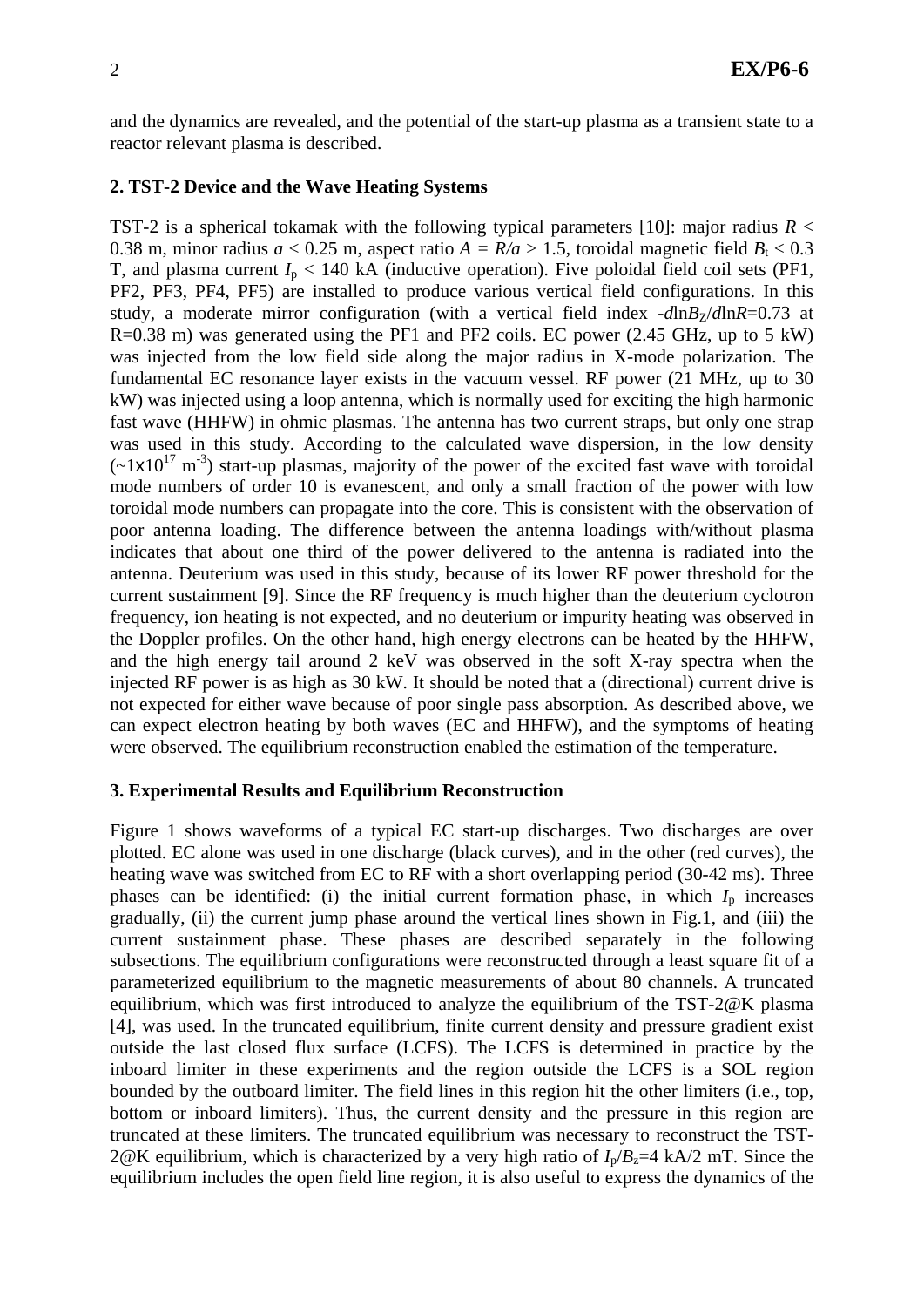equilibrium during the first two phases (i), (ii). In this study the following expression is used for the toroidal current density  $j_{\phi}$ , which is different from that used in [4],

$$
j_{\varphi} = R \frac{dp}{d\psi} + \frac{\mu_0}{R} f \frac{df}{d\psi} = j_0 (1 - \psi) \bigg( \beta_{p0} \frac{R}{r_0} + (1 - \beta_{p0}) \frac{r_0}{R} \bigg),
$$

where  $\beta_{p0}$  is the most significant fitting parameter. *j*<sub>0</sub> and  $r_0$  are the normalization values. The plasma current, the poloidal field current and the eddy current through the vacuum vessel are the other (minor) fitting parameters. Other expressions such as  $1-\psi^2$  can be used, and the fitting was not so poor in phase (iii), but the above expression  $1-\psi$  was adopted, because it yields relatively good fitting throughout a discharge. The eddy current in the vacuum vessel wall due to the varying plasma current was included in the calculation, to improve the fitting during the current jump phase.



*FIG. 1. Discharge waveforms for an EC sustained discharge (black) and an RF sustained discharge (red); plasma current (a), injected power (b), line integrated density at R=0.39 m (c), stored kinetic energy (d), total volume and the volume inside the LCFS (e), and major radii of the current density peak R*jmax*, magnetic axis R*ax *and the radius of the fundamental ECH resonance layer*  $R_{\text{ECH}}$  (green) (f) are shown.

### **3.1. Initial Current Formation Phase**

The current in the initial current formation phase is very small, and no closed flux surface is formed (Fig. 2(d)). In this phase, unidirectional toroidal precession of mirror trapped electrons is believed to contribute to the current. According to the theory described in [11], the current due to the trapped electrons is proportional to the stored energy. The relationship was confirmed by the evolution of the stored energy as long as the current is small (20-30 ms in Fig. 1 (d), Fig. 3). It should be noted that the pressure driven current also yields a similar relationship and we cannot distinguish the current generation mechanisms by the waveform of the stored energy alone [11]. The volume of the plasma (i.e., volume inside the truncated boundary) decreases gradually, while the radius for the current density peak increases gradually (Fig.1(f)). Since the boundary is determined mainly by the outboard and the inboard limiters, the decrease in the volume was accompanied by the decrease in the height. Note that the current density peak was located close to the radius for the EC fundamental resonance layer. For EC injection alone, a current jump occurs when the current reaches a value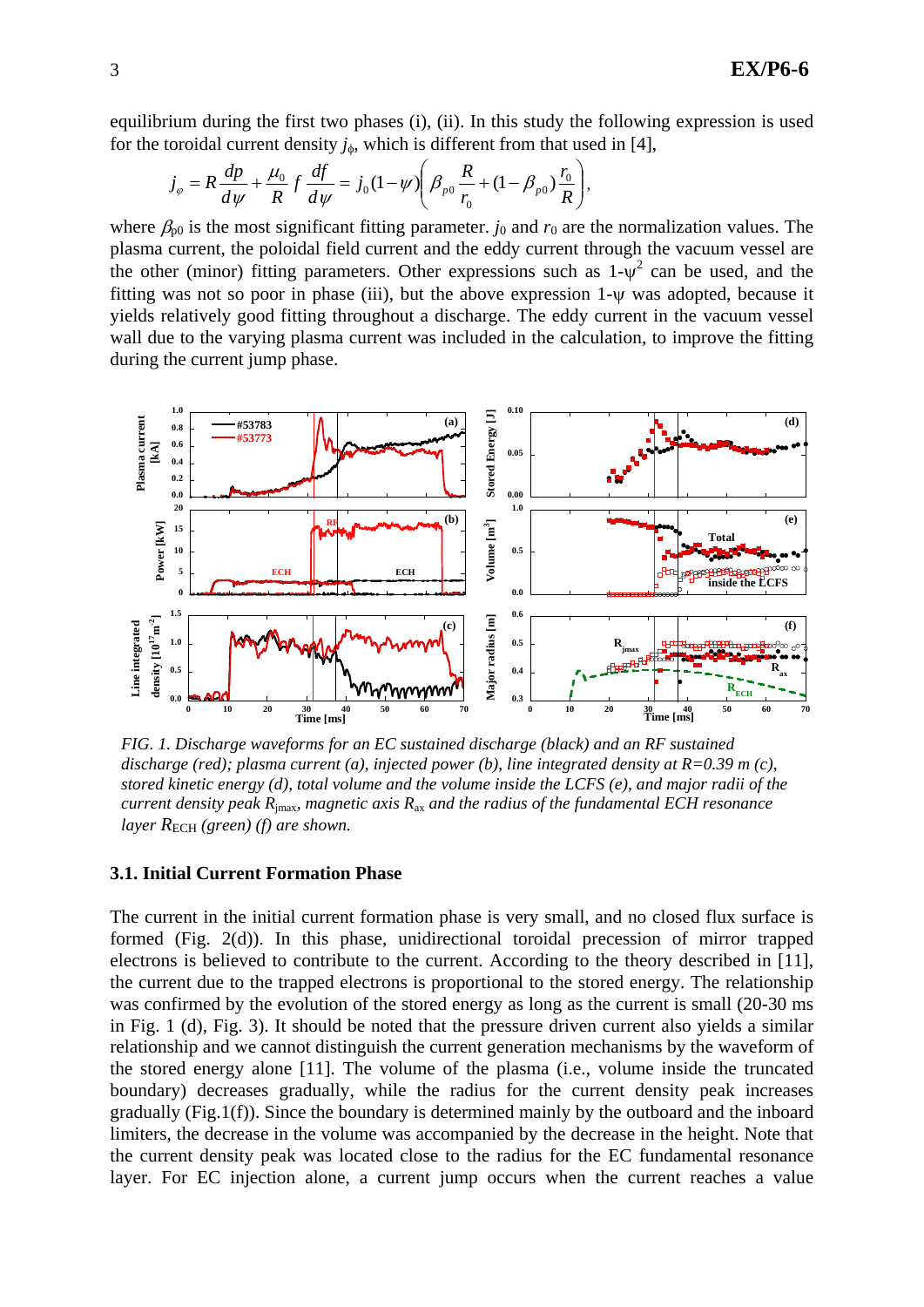determined by the external  $B_z$  [8]. Therefore, the current ramp-up rate is an important parameter to induce a current jump within a finite discharge duration. The dependences of the ramp-up rate on various parameters were investigated and a scaling law was obtained [8]. In contrast to the ECW injection alone, RF injection causes a current jump even if the current is lower than the value as long as the injected power exceeds a threshold [9].



*FIG. 2. Reconstructed pressure profiles (a), (b), (c) and flux surfaces (d), (e), (f) during the three discharge phases. Contours for the toroidal current density (green) are also plotted. The red contours indicate the flux surface which just touches the inboard or the outboard limiter at Z=0, and the surface corresponds to either the LCFS or the truncated boundary, except for the case of LCFS in Fig. (e).* 

### **3.2. Current Jump Phase**

The current jump is a phenomenon found in LATE [2], and observed in other experiments. It is a spontaneous transition from an open field line configuration to an ST configuration with closed flux surfaces. It is believed that the confinement of the current carrying particles is improved as soon as closed flux surfaces are formed, and the improved confinement induces a rapid current increase. However the details such as timing and temporal evolution of the configuration were unknown.

The vertical lines in Fig.1 indicate the timings of the initial closed flux surface formation. In the case of ECH alone (black curves in Figs. 1, 3), the slope of the plasma current changed at this timing. In addition, the plasma volume showed a rapid decrease. The radius of the current density peak  $R_{\text{imax}}$  showed little change, and the stored energy continued increasing and then started to decrease (see Fig. 1(d) 40 ms in the black curves), and the plasma current also started to decrease. Similar behavior can be seen for the RF injected discharge (red curves in Fig. 1), but the current ramp-up rate was too fast to identify a change in the slope. These experimental results agree partly with what we have believed. The rapid changes in the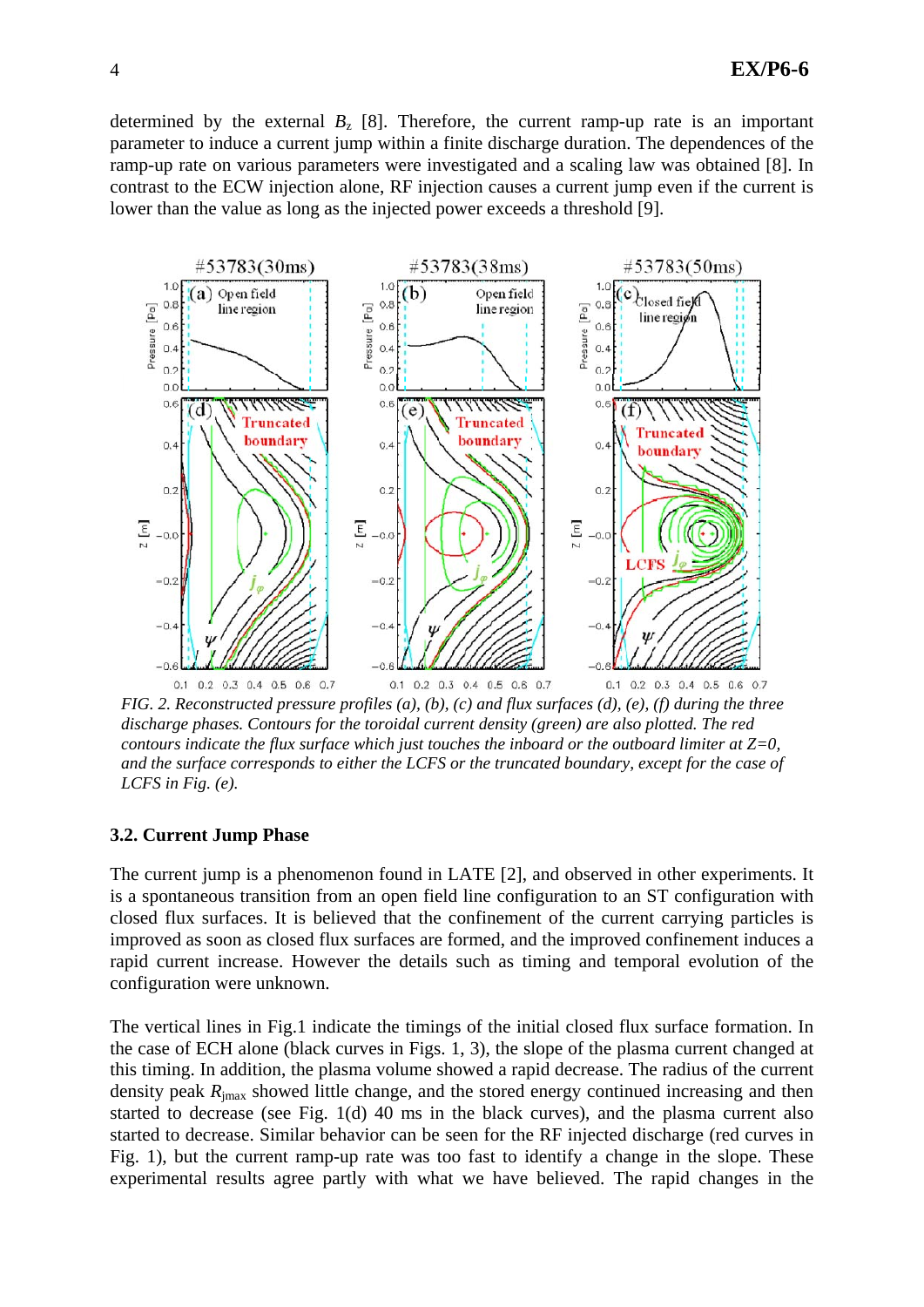current and the shape imply an important role of the closed flux surfaces. However, the little change in the stored energy implies that the improvement in the confinement is not required for a jump. The differences between the current/shape evolutions and the stored energy evolution necessitate a more accurate and detailed understanding of the current jump mechanism. Using the equilibrium values we can estimate the global energy confinement time and the current penetration time. These are of orders 10 μs and 1 ms, respectively, and the time scale for the current jump agrees with the latter (i.e., current penetration time). The current ramp-up rate during a jump induced by RF power increases with the injected RF power [9], and the dependence is qualitatively reasonable. However a much shorter global energy confinement time implies the efficiency in converting the RF power to the plasma current is poor. The little change in the position of the peak current density (see Fig.1(f) and Fig.2(d),(e)) implies a quiet transition rather than a violent transition (i.e., dynamics) seen in the merging or the CHI experiments. Thus, we cannot expect and could not observe ion heating due to magnetic reconnection.



*FIG. 3. Discharge trajectories in the plane of the stored energy and the plasma current for an EC sustained discharge (black) and an RF sustained discharge (red). Open symbols represent the data when closed flux surfaces are not formed, and closed symbols represent the data when closed flux surfaces exist. Three thin black lines are guides to show the linear relationship between the stored energy and the plasma current.* 

### **3.3. Current Sustainment Phase**

After a current jump, closed flux surfaces exist and the plasma current  $I<sub>p</sub>$  is sustained. The value of  $I_p$  is roughly proportional to  $B_z$ , but dependences on other parameters such as the injected EC power, EC wave polarization, and vertical field configuration are very weak [8]. In these experiments, contribution of EBWCD cannot be excluded because EBW is strongly absorbed. Figure 1 demonstrates that a similar  $I_p$  can be sustained by RF power at 21 MHz. As in the case of EC sustainment,  $I_p$  does not depend on the RF power as long as the power is larger than the threshold power.

An equilibrium during the EC sustained phase is shown in Fig. 2 (c), (f). The major radii for the magnetic axis and the current density peak are  $R_{\text{ax}}=0.47$  m,  $R_{\text{imax}}=0.51$  m. The central pressure ( $p_0 \sim 0.9$  J) corresponds to the electron temperature of about  $T_{e0} \sim 100$  eV, here we used the line averaged density and the central pressure. The plasma cross section is characterized by a low elongation factor  $\kappa$ ~0.7. The central safety factor is  $q_0$ ~30. Poloidal beta  $\beta_p$  is a measure of the normalized pressure, and it is an important value when we study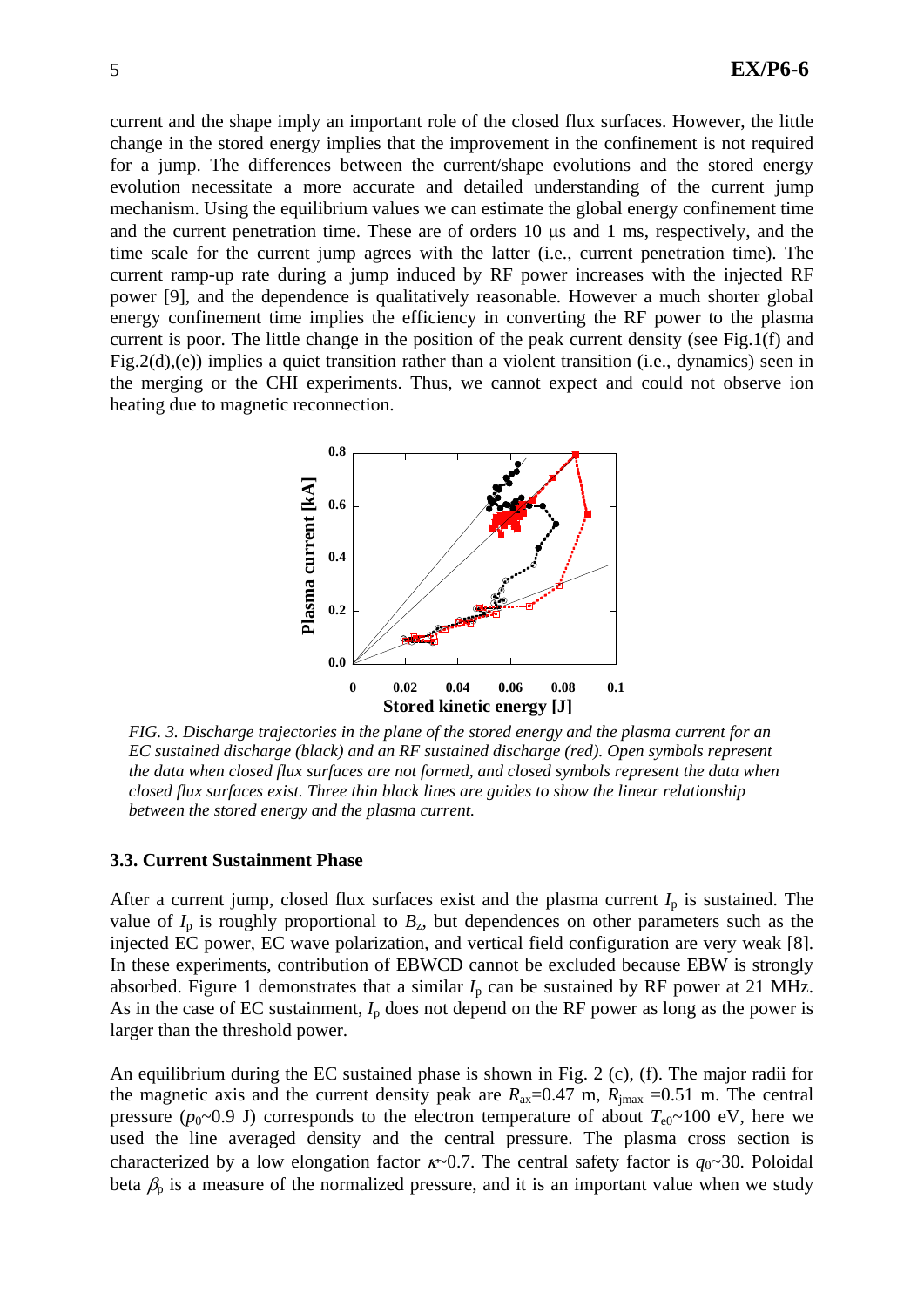MHD stability. Here  $\beta_p$  is defined by the volume averaged pressure divided by magnetic energy  $\overline{B}_p^2/2\mu_0$ , where  $\overline{B}_p = \mu_0 I_p/l_{boundary}$ , and we take the volume inside the LCFS for the averaging and for the poloidal perimeter  $l_{boundary}$ .  $\beta_p$  for Fig. 2 (c), (f) was about 1.0. The fraction of the plasma current inside the LCFS to the total current was  $I_{\text{LCFS}}/I_{\text{p}} \sim 99\%$ . The values for the RF sustained discharge at the same timing (t=50 ms) were  $R_{ax}=0.47$  m,  $R_{imax}$  $=0.51$  m,  $p_0 \sim 0.8$  J,  $T_{e0} \sim 25$  eV,  $q_0 \sim 40$ .  $\beta_p \sim 1.2$  and  $I_{LCFS}/I_p \sim 92\%$ . The temperature was much lower than that for the EC sustained plasma, because of the higher density. The parameters to characterize the shape of the plasma are almost identical to those of the EC sustained plasma. As shown in Fig. 3, not only during phase (i), but also in the sustainment phase (iii), the trajectory tends to follow a linear relationship between  $I<sub>p</sub>$  and the stored energy *W*, but the coefficients were different. The EC sustained plasma lasted until t=90 ms, and  $I<sub>p</sub>$  and *W* increased gradually, while  $R_{ax}$ ,  $R_{\text{imax}}$  and  $I_{\text{LCFS}}/I_{p}$  remained almost constant. These results suggest that the sustained plasma has its own state characterized by  $I_p/W$  or  $I_{LCFS}/I_p$ .

When we analyze various discharges, the sustained current is almost proportional to the external vertical field strength, and the ratio  $I_p/B_z$  is a quantitative value to characterize the sustained plasma. The ratio for the sustained plasmas (shown in Figs. 1, 2) was  $I_p/B_z = 1.1$ kA/mT, and the ratio is similar to those obtained in CDX-U, LATE and CPD, which are similar in plasma size. However, the value in TST-2@K was  $I_p/B_z = 2$  kA/mT [4] which is about twice higher than the present value. Figure 4 shows another EC sustained discharge with stronger  $B_z$ . The equilibrium values were  $I_p=1.3$  kA,  $p_0 \sim 1.4$  Pa,  $T_{e0} \sim 180$  eV,  $q_0 \sim 50$ .  $\beta_p \sim 1.1$ ,  $I_{LCFS}/I_p \sim 66\%$  and  $I_p/B_z = 1.5$  kA/mT. Thus, this  $I_p/B_z$  is located in the middle of that for the above discharges and that for the TST-2@K discharge. The differences of  $I_p/B_z$ between these discharges can be interpreted from the view point of equilibrium. The equilibrium in TST-2@K was characterized by a low current fraction inside LCFS,  $I_{\text{LCFS}}/I_{\text{p}} \sim 25\%$  ( $I_{\text{p}}/B_{\text{z}} = 2 \text{ kA/mT}$ ), while the fractions for discharges shown in this paper are  $I_{\text{LCFS}}/I_{p}$ ~66% ( $I_{p}/B_{z}$  =1.5 kA/mT) and  $I_{\text{LCFS}}/I_{p}$ >90% ( $I_{p}/B_{z}$  =1.1 kA/mT). These results suggest that the current fraction should be low to achieve an equilibrium with a high  $I_p/B_z$ , and that a large variation in  $I_p$  can be obtained for a given  $B_z$  for the truncated equilibrium. The large  $I_p/B_z$  on TST-2@K is probably attributed to the very high EC power.



*FIG. 4. EC sustained discharge waveforms; plasma current (a), ECH injected power (b) and the line integrated density (c) are shown. Figure (d) shows the reconstructed configuration at t=90 ms.*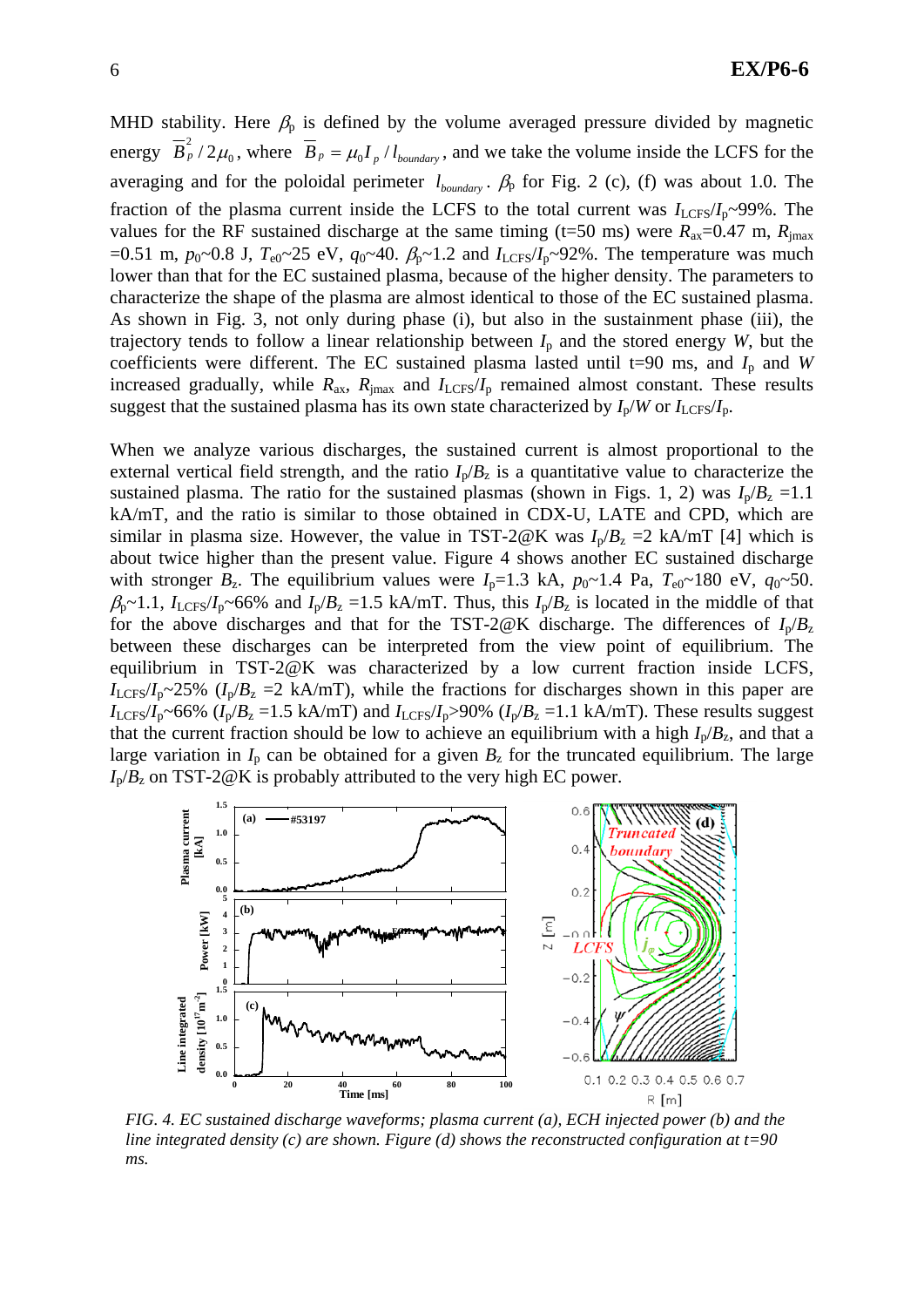The EC sustainment lasts until the fundamental resonance layer disappears from the vacuum vessel. The minimum toroidal field strength for the RF sustainment was less than half of that for the EC sustainment [12]. This fact implies that RF could be a more flexible tool for startup experiments than ECW. However, the RF sustained plasma current often disrupts and the current relaxes to a low value (e.g. 0.2 kA), and closed flux surfaces are lost. Note that the relaxed current value is almost the same as the value obtained by RF alone (without the initial ECH). Due to the large  $\beta_p$ , it is possible that MHD instabilities disrupt the plasma. Figure 5 shows four discharges with current disruption and one discharge without disruption (solid black curves). Operational conditions were almost the same. An EC sustained discharge (dotted black curve) is also plotted. Power of the high frequency magnetic fluctuations  $(55$ kHz) measured by pick-up coils located near the inboard midplane and near the outboard midplane are shown. The fluctuations are normalized by the DC external vertical field strength. The inboard fluctuations increased rapidly from about 1 ms before the start of the current drop (Fig. 5(b)). The outboard fluctuations seem to show a similar but more obscure behavior, due to higher background (i.e., constant) fluctuation level (Fig. 5(c)). The power spectra are enhanced for the disrupted discharge in the frequency ranges 5-10 kHz, and below about 1 kHz (Fig. 5(d)). The low frequency components ( $\lt$  1 kHz) exist from the beginning of the sustainment phase (t > 35 ms) for the disrupted discharges. In addition, the calculated  $R_{ax}$ starts to move inward about 2 ms before the current disruption. These results suggest that the current disruption is induced by the fast MHD activities, and that the low frequency fluctuations and the inward shift of the magnetic axis destabilize the equilibrium configuration. It should be noted that the EC sustained discharge has much lower fluctuation levels.



*FIG. 5. Time evolutions of five discharges; plasma current (a), powers of the inboard magnetic fluctuations (b) and outboard magnetic fluctuations (c) are shown. Figs. (d), (e) show the power spectra for the same time window shown in (b) and (c).*